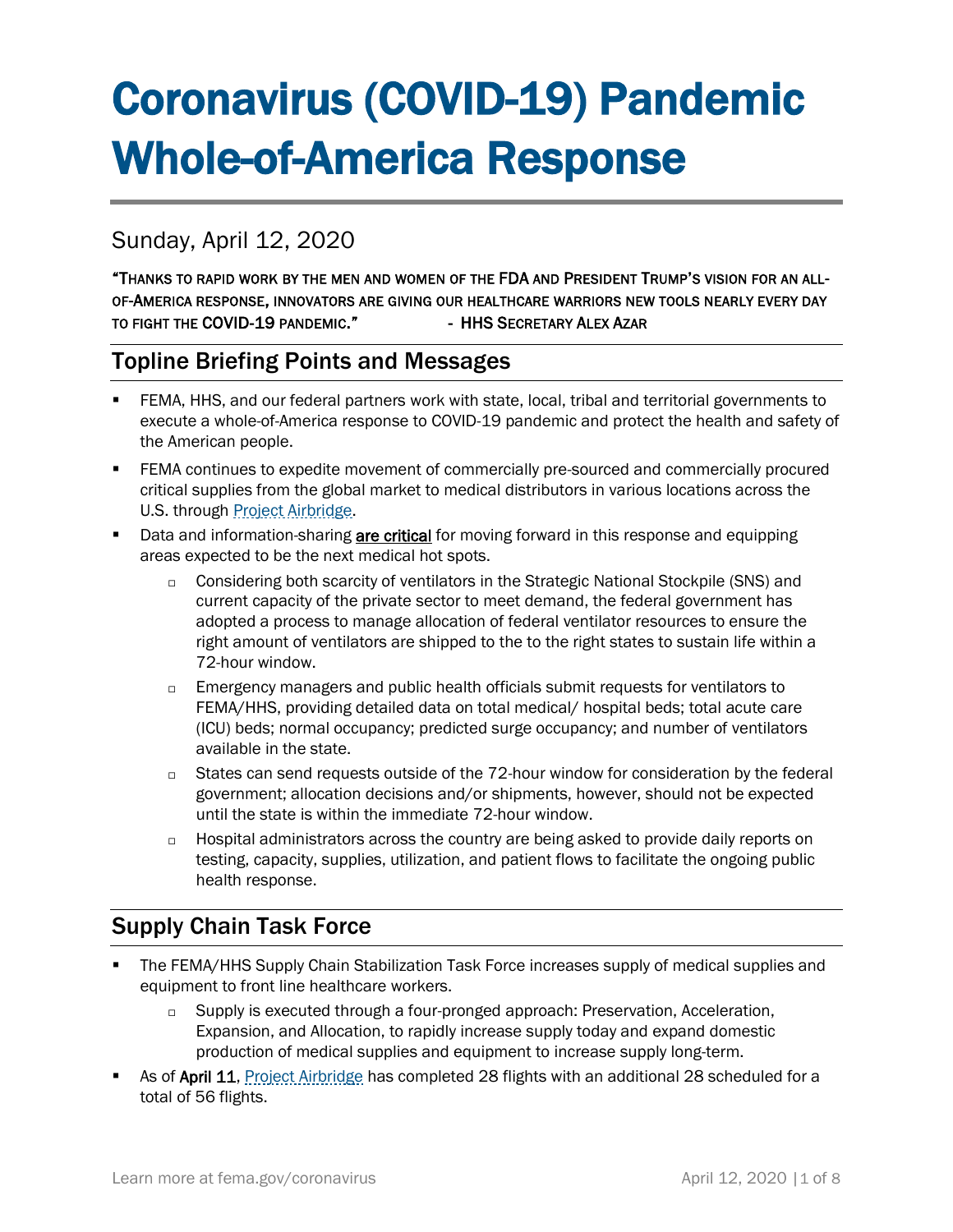- $\Box$  Two flights landed on April 11 in Chicago. Cargo included approximately 41 million gloves.
- Through Project Airbridge, the following supplies have been delivered from overseas manufacturers to the U.S. and into private sector supply chains from March 29 to April 10:
	- □ 445,000 N95 masks
		- 130,000 of the N95 masks were purchased by FEMA from the first Airbridge flight, which landed at JFK March 29
	- □ 257.6 million gloves
	- □ 25.1 million surgical masks
	- 3.8 million gowns
	- □ 24,000 face shields
	- $\Box$  It is important to note that any number of variables can affect international flight schedules, causing unexpected delays, cancellations or variations in final cargo quantities.
- FEMA established the airbridge to shorten the amount of time it takes for U.S. medical supply distributors to get commercially pre-sourced and procured personal protective equipment and other critical supplies into the country for their respective customers.
	- $\Box$  FEMA covers the cost to fly supplies into the U.S. from overseas factories, cutting the amount of time it takes to ship supplies from weeks to days. FEMA does not have detailed visibility on PPE amounts until the cargo is loaded.
	- $\Box$  As part of the current agreement with distributors, 50 percent of the supplies on each plane are directed by the distributors to customers within hotspot areas with the most critical needs for those supplies. These areas are determined by HHS and FEMA based on CDC data.
	- $\Box$  FEMA is providing distributors with up-to-date information on the locations across the country hardest hit by COVID-19 or in most need of resources now and in the future.
	- $\Box$  The remaining 50 percent is fed into that distributors' normal supply chain and onto their customers across the U.S. in order to not disrupt the current supply chain system.
- To date, 8.5 million N95 masks from the Department of Defense were distributed to cities prioritized by the White House Task Force; an additional 1.65 million were delivered to New York, Michigan, and Illinois.
- FEMA has awarded a contract with a manufacturer in South Korea to provide approximately 750,000 test kits. Flights carrying the test kits are expected to begin in the next couple of weeks.
	- $\Box$  The test kits will be distributed to states that can process them and have a need to augment their existing testing capability. Urgent needs will be given priority based on medical hot spot analysis.
- **•** The Supply Chain Task Force is working with private sector companies to help augment the supply chain by facilitating conversion of their manufacturing lines to produce PPE such as masks, gowns and other items in need.
- The Task Force is also connecting companies with suppliers of high demand materials required to produce PPE. For instance, the Task Force connected Medline, a company that manufactures hand sanitizer, with the Renewable Fuels Association and Plastic Industry Association; these partnerships will allow Medline to continue hand sanitizer production.
- Since April 6, two shipments of critical Hydroxychloroquine medicine have departed the Strategic National Stockpile.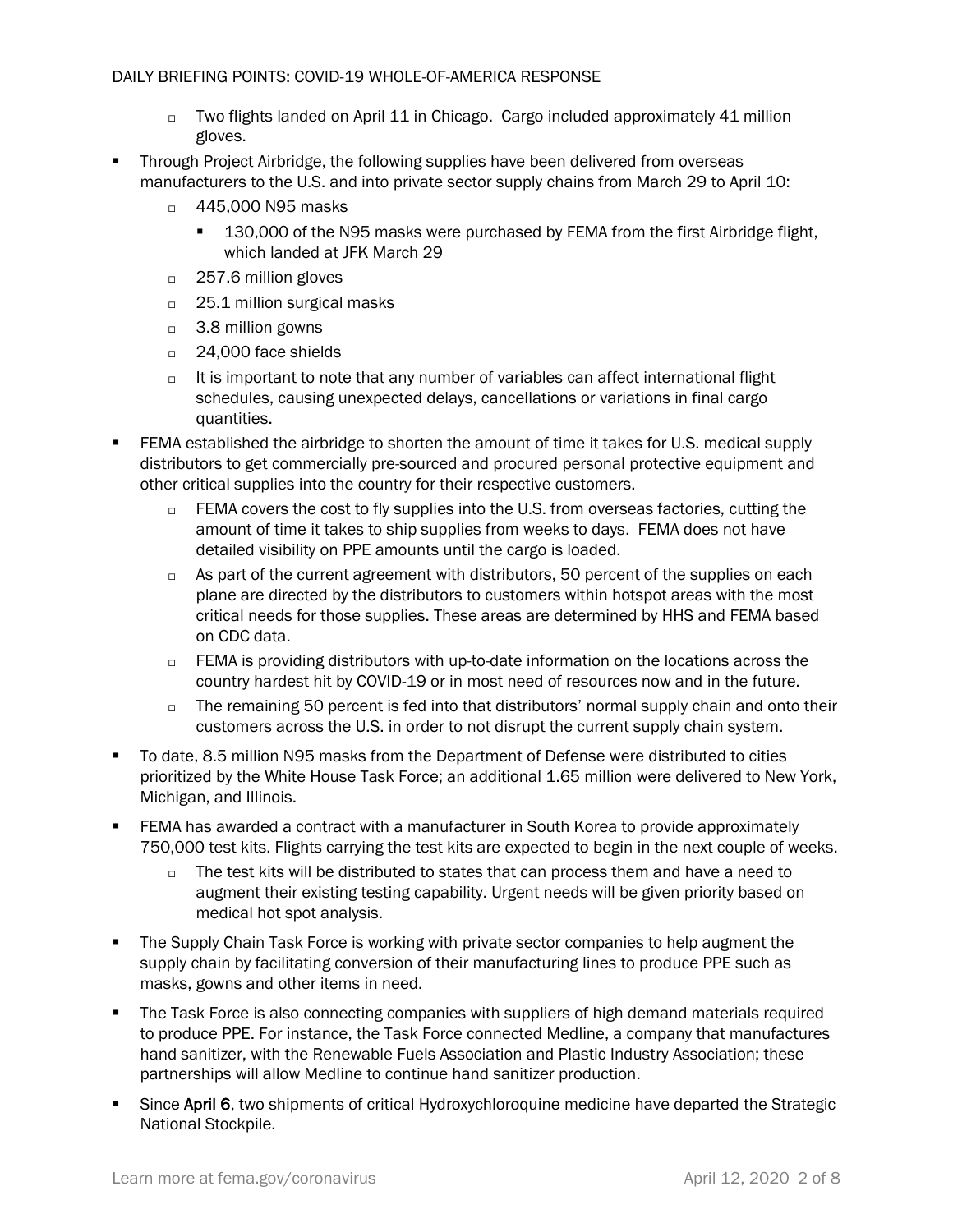- $\Box$  The first shipment of nine million tablets is in support of New York City, Chicago, New Orleans and Detroit.
- $\Box$  The second shipment of 10.1 million tablets is intended for St. Louis, Philadelphia, Pittsburg, Baltimore, Washington D.C., Milwaukee, Miami, Houston, Indianapolis, and Baton Rouge. A portion of this shipment will also support the Veterans Affairs Consolidated Mail Outpatient Pharmacy and the Department of Defense.

# By the Numbers

- Forty-two states, four territories and more than 37 tribes have issued stay-at-home orders.
- All 50 states, 4 territories, and Washington, D.C., have been approved for major disaster declarations to assist with additional needs identified.
- As of April 11, FEMA and HHS have provided or are currently shipping 10,448 ventilators from the Strategic National Stockpile (SNS) and the Defense Department to: Alaska (60), Arizona (100), California/LA County (170), Colorado (100), Connecticut (150), Delaware (50), Florida (200), Georgia (150), Guam (30), Illinois (400), Indiana (100),Louisiana (350), Maryland (470), Massachusetts (400), Michigan (700), the Navajo Nation (50), Nevada (150), New Jersey (1,658), New York (4,400), Oregon (140), Washington (500) and the Federal Bureau of Prisons (20).
	- Governor Brown of Oregon sent the state's 140 ventilators directly to New York; and,
	- □ Governor Inslee of Washington is returning 400 of the state's 500 ventilators to the SNS to be deployed to areas of greatest need.
	- Governor Newsom of California is sending 500 state-owned ventilators to medical hotspots across the country through Emergency Management Assistance Compacts (EMAC). States that will receive these ventilators include New York (100), New Jersey (100), Illinois (100), Maryland (100), Delaware (50, Washington, D.C. (50), and Nevada (50.
- The federal government has approximately 6,924 total ventilators available: 6,724 in the Strategic National Stockpile; 200 from the Department of Defense.
- Department of Defense deployed 70 ventilators with USNS Mercy, 52 ventilators with USNS Comfort, and 36 ventilators with three Army field hospital personnel supporting Seattle and New York City.
- As of April 9, FEMA and HHS have coordinated the delivery of or are currently shipping: 38 million N95 respirators, 32.6 million surgical masks, 5.5 million face shields, 4.7 million surgical gowns, 30.3million gloves, 212,000 coveralls, 10,448 ventilators and 8,600 federal medical station beds.
- FEMA obligated \$5.2 billion in support of COVID-19 efforts.
	- Obligations on April 11 included \$77.2M for New York to provide a scalable medical capability to include staff, equipment, and supplies to assist with medical care at alternate care facilities.
- □ FEMA currently has 2,901 employees supporting COVID-19 pandemic response out of a total 20,550 agency employees ready to respond to other emergencies should they occur.
- As of April 11, 72 agencies across 25 states, the District of Columbia, one tribe and one U.S. territory have sent: 164 text messages via the Wireless Emergency Alert system; 42 messages to broadcast stations via the Emergency Alert System.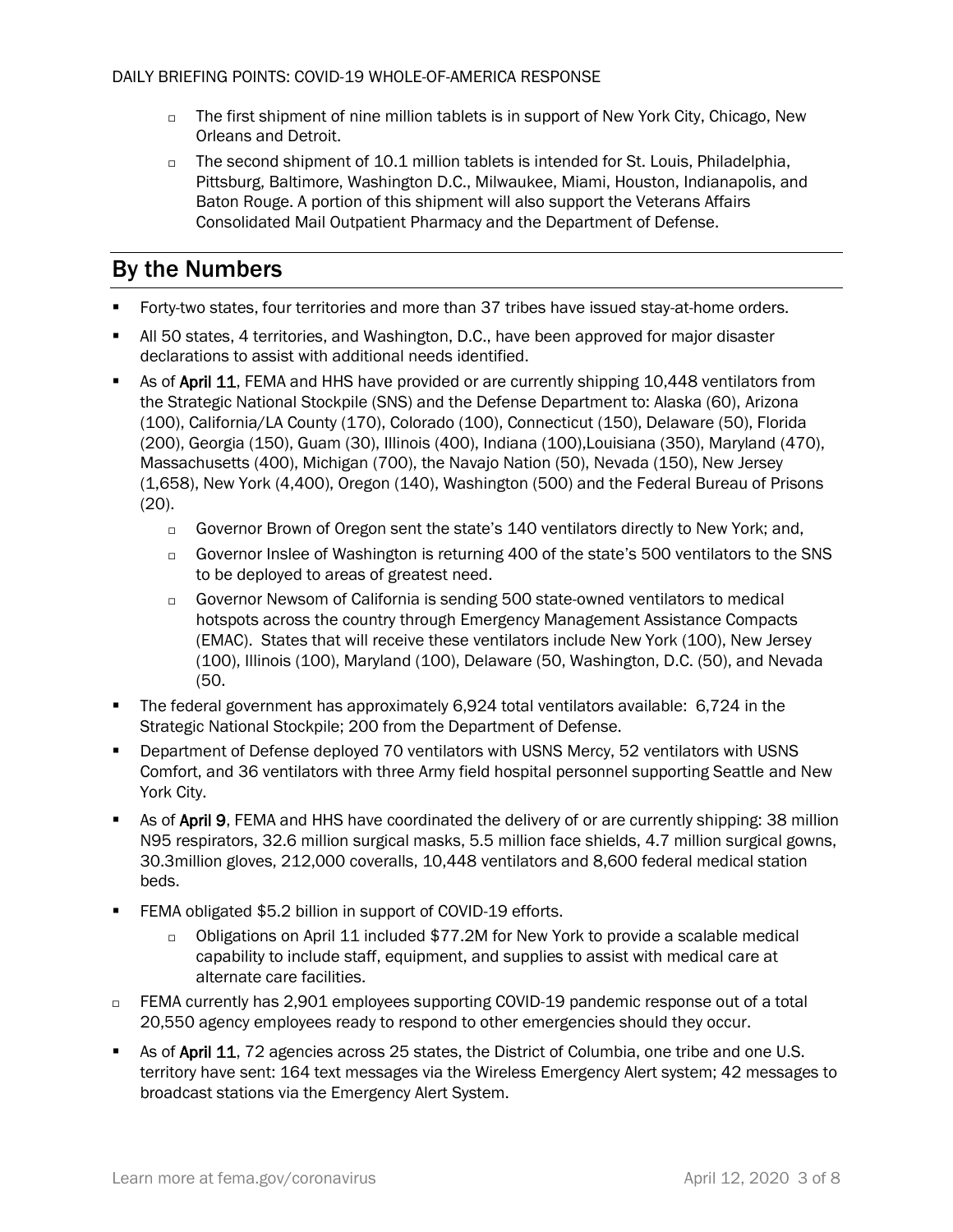- To date, the President has approved 38 National Guard requests for federal support for the use of National Guard personnel in a Title 32 duty status. Thirteen requests are pending approval.
	- Requests approved include: Arizona, California, Colorado, Connecticut, Florida, Georgia, Guam, Hawaii, Illinois, Kentucky, Indiana, Louisiana, Massachusetts, Maryland, Michigan, Mississippi, Missouri, Montana, Nevada, New Hampshire, New Jersey, New Mexico, New York, North Carolina, Ohio, Oregon, Pennsylvania, Puerto Rico, Rhode Island, South Carolina, Tennessee, Texas, Virginia, Washington, Washington, D.C., West Virginia, Wisconsin, and the U.S. Virgin Islands.
	- $\Box$  Pursuant to this approval, the Federal Government will fund 100 percent of the cost share for National Guard orders up to 31 days. These orders of duty must be effective no later than two weeks from the date of the Presidential Memorandum on April 6.
	- $\Box$  This approach will allow National Guard members to receive the additional benefits associated with 31-day deployments as well as allow each state additional time to issue new orders.
	- $\Box$  Nearly 24,400 National Guard troops have activated to help with testing and other response efforts.
- To date, CDC, state, and local public health labs and other laboratories have tested more than 2.29 million samples.
	- □ To date, the federal Community Based Testing Sites have screened more than 84,500 individuals.
- The U.S. Public Health Service deployed more than 1,500 officers in support of nation-wide efforts to mitigate the virus' potential spread.
- The U.S. Army Corps of Engineers received 28 mission assignments totaling approximately \$1.7 billion to design and build alternate care sites in Alaska, American Samoa, Arizona, California, Colorado, Commonwealth of the Northern Mariana Islands, District of Columbia, Florida, Guam, Hawaii, Idaho, Illinois, Iowa, Kentucky, Maine, Maryland, Michigan, Missouri, Montana, the Navajo Nation, Nevada, New Jersey, New Mexico, New York, North Dakota, Oregon, Pennsylvania, Utah, Virginia, Washington and Wisconsin.
	- $\Box$  As of April 12, 2,163 USACE personnel are activated to support the COVID-19 mission, with more than 15,000 personnel engaged in additional response efforts.

## FEMA and HHS Response

## FEMA

- On March 13, President Trump declared a nationwide emergency pursuant to Stafford Act
	- $\Box$  50 states, the District of Columbia, five territories, and 29 tribes are working directly with FEMA
	- $\Box$  A tribal government may choose to be a subrecipient under a state that has chosen to be a recipient of FEMA assistance, or choose to be a direct recipient of FEMA.
	- FEMA activated all 10 Regional Response Coordination Centers to support ongoing response efforts across the country. Emergency operations centers in all states and territories are activated.
- Requests for assistance, especially for critical supplies, should be routed through the proper channels as soon as possible. The most efficient way to identify critical gaps and get results: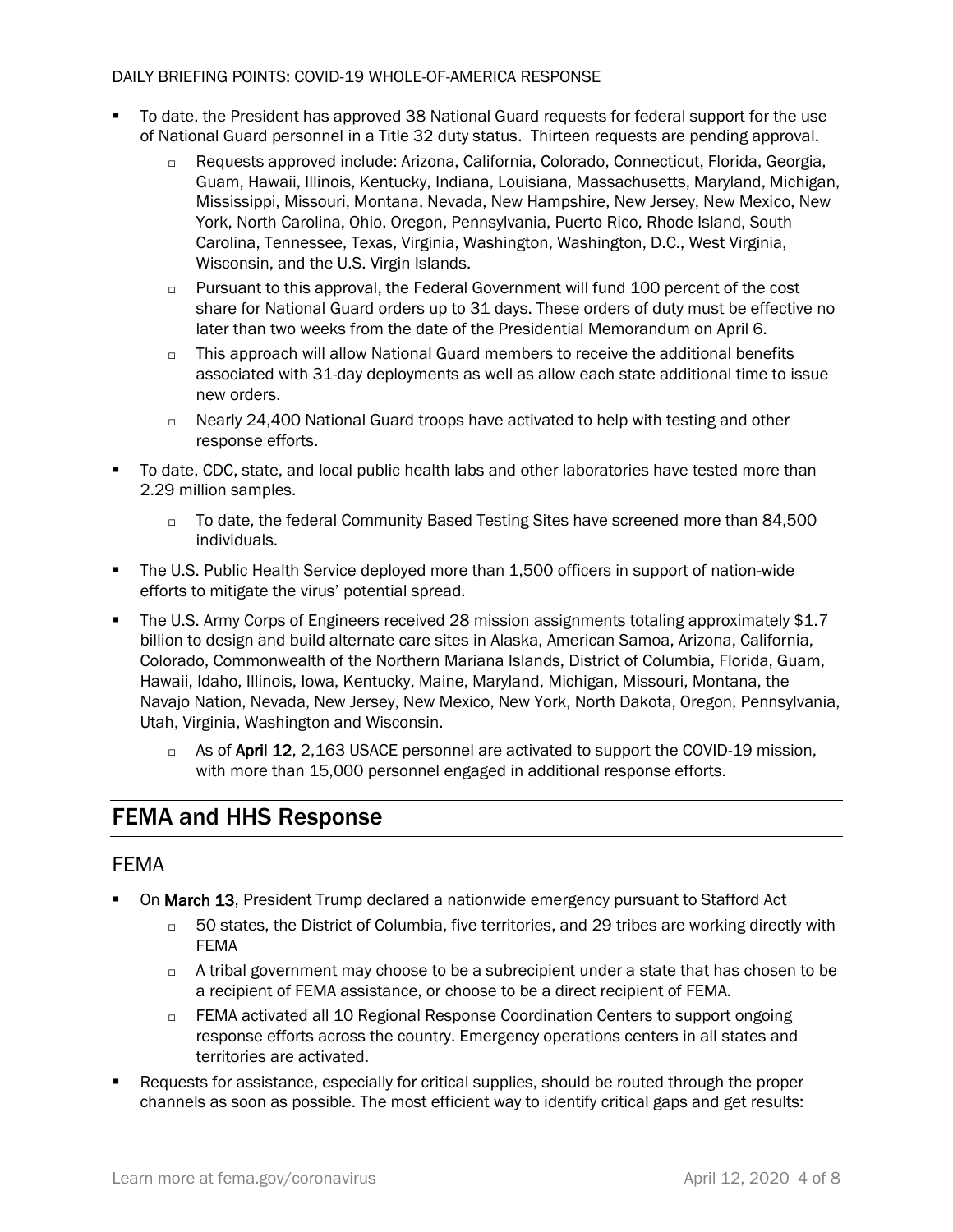- $\Box$  Consistent with the principle of locally executed, state managed, and federally supported response, requests for assistance at the local and county levels should first be routed to their respective state.
- $\Box$  Any needs that cannot be met by the state or tribe should then be sent to the respective FEMA regional office. FEMA regions will direct requests to the FEMA NRCC in Washington, D.C. for fulfillment.
- FEMA/HHS are delivering supplies and ventilators using its logistics supply chain management system to procure and track commodities to supplement state and tribal purchases.
	- □ FEMA issued a [request for quotation](https://beta.sam.gov/opp/3e05e664e606486ca34d1a41b47ff0ff/view) on **March 26**, for vendors who have medical equipment and supplies to sell to the agency. The RFQ can be found on [www.sam.gov.](http://www.sam.gov/)
	- $\Box$  On March 21, HHS awarded contracts to five companies to purchase approximately 600 million N95 respirators over the next 18 months.
	- $\Box$  As of April 5, the FEMA/HHS Supply Chain Stabilization Task Force is validating responses from 11 manufacturers to identify viable supply sources for additional PPE.
- **On April 11, FEMA** issued guidance on the framework, policy details and requirements for determining the eligibility for FEMA reimbursement of states purchasing and distributing food to meet the immediate needs of those who do not have access to food as a result of COVID-19 and to protect the public from the spread of the virus.
- **The Studing Property Condomical Constant** is the suppose of the sture of survivors living in FEMApurchased temporary housing units in California, Florida, North Carolina and Texas. The temporary suspension means residents will not have to pay rent in April, May or June.

## U.S. Department of Health and Human Services Agencies and Offices

- **■** HHS is releasing \$160 million dollars in additional CDC funding to dozens of regional hotspots for effective response to the worsening situation in their jurisdictions.
- Beginning April 10, HHS and FEMA are working with states with federal Community-Based [Testing Sites](https://www.fema.gov/news-release/2020/04/09/option-transition-federal-community-based-testing-sites-state-management) to clarify whether sites want to continue as they are now, or transition to full state control.
- **On April 10, HHS began delivering the initial [\\$30 billion in relief funding](https://www.hhs.gov/about/news/2020/04/10/hhs-to-begin-immediate-delivery-of-initial-30-billion-of-cares-act-provider-relief-funding.html) to providers in support of** the national response to COVID-19, with \$26 of the \$30 billion expected to be delivered to providers' bank accounts the same day.
- On April 10, HHS Secretary Azar sent a follow up letter to hospital administrators, reinforcing the need for data to be provided daily to facilitate planning, monitoring, and resource allocation in response to COVID-19.
	- $\Box$  The letter included a set of frequently asked questions that details federal government's data needs, explains the division of reporting responsibility between hospitals and states, and provides clear, flexible options for the timely delivery of this critical information.
	- $\Box$  The letter also recognizes that many non-Federal entities may already be requesting this information from hospitals; therefore, the federal government has done its best to minimize the burden of sharing this data and to reduce further duplication of effort.
- **On April 8, HHS, through the Health Resources and Services Administration awarded more than** [\\$1.3 billion to 1,387 health centers.](https://www.hhs.gov/about/news/2020/04/08/hhs-awards-billion-to-health-centers-in-historic-covid19-response.html) These centers will help communities across the country detect coronavirus; prevent, diagnose, and treat COVID-19; and maintain or increase health capacity and staffing levels to address this public health emergency.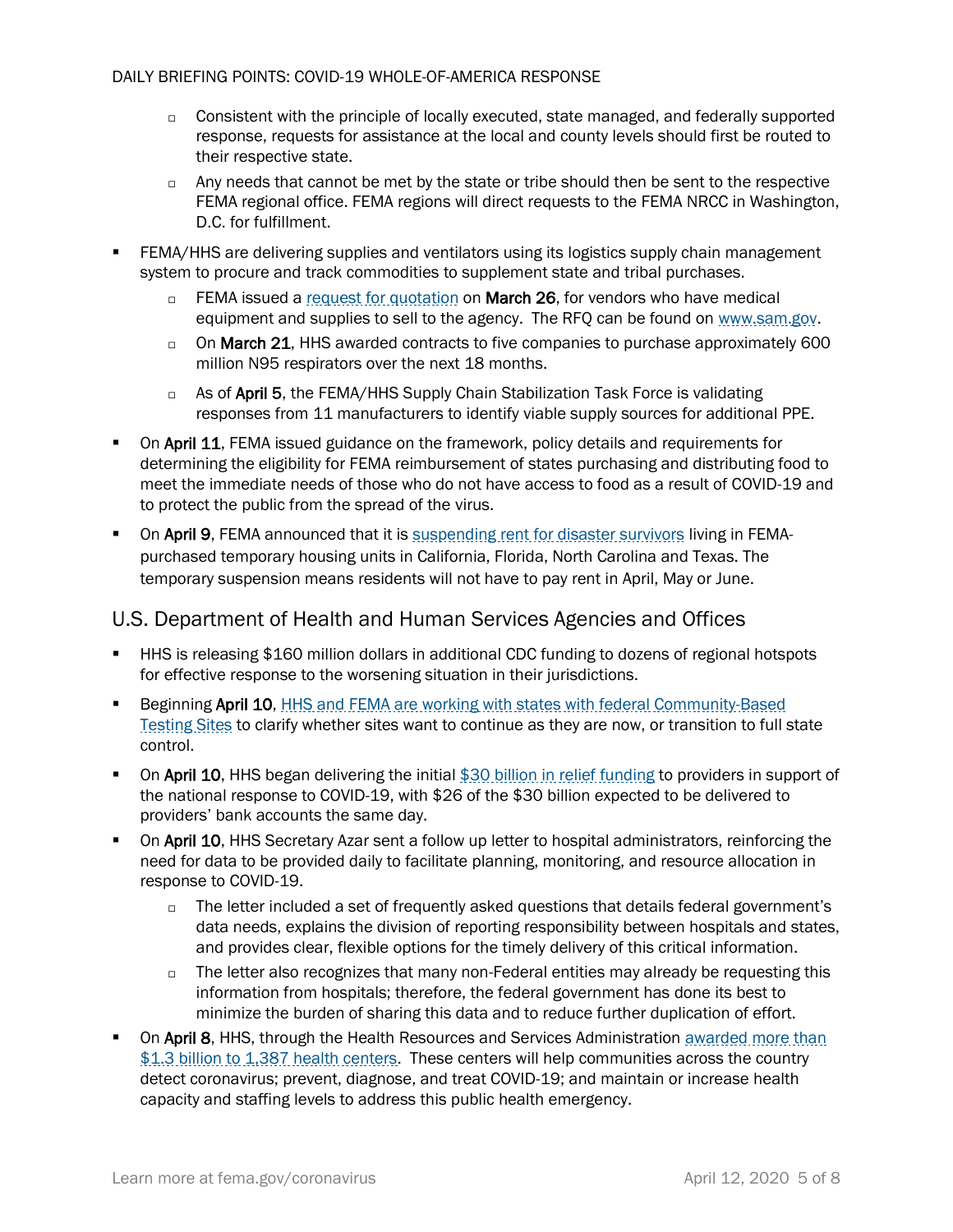- **On April 8, HHS** announced the first contract for ventilator production rated under the Defense [Production Act,](https://www.hhs.gov/about/news/2020/04/08/hhs-announces-ventilator-contract-with-gm-under-defense-production-act.html) to General Motors. A secon[d contract was awarded to](https://www.hhs.gov/about/news/2020/04/08/hhs-announces-ventilator-contract-with-philips-under-defense-production-act.html) Philips on the same day for ventilator production.
	- $\Box$  The Philips contract was for \$646.7 million for the delivery of 2,500 ventilators to the Strategic National Stockpile by the end of May 2020 and a total of 43,000 ventilators to be delivered by the end of December 2020.
	- □ GM's contract, at a total contract price of \$489.4 million, is for 30,000 ventilators to be delivered to the Strategic National Stockpile by the end of August, with a production schedule allowing for the delivery of 6,132 ventilators by June 1.
- **On March 24, HHS** [announced \\$250 million in grants](https://www.hhs.gov/about/news/2020/03/24/hhs-announces-grants-to-provide-meals-for-older-adults.html) from the Administration for Community Living to help states, territories and tribes provide meals to older adults. Additionally, HHS [awarded \\$100 million](https://www.hhs.gov/about/news/2020/03/24/hhs-awards-100-million-to-health-centers-for-covid-19-response.html) to support HHS health resources and services administration-funded health centers across the country to address screening and testing needs, acquire medical supplies and boost telehealth capacity.
- HHS identified [\\$80 million dollars specifically for tribes,](https://www.hhs.gov/about/news/2020/03/20/hhs-announces-upcoming-action-to-provide-funding-to-tribes-for-covid-19-response.html) tribal organizations, and tribal health service providers.
- **On March 21, HHS** awarded contracts to five companies to purchase approximately 600 million N95 respirators over the next 18 months. This purchase encourages manufacturers to increase production of N95 respirators now, with a guarantee that companies will not be left with excess supplies if private sector orders are cancelled.

### Centers for Disease Control and Prevention

- **On March 31,** the president extended the nation's [Slow the Spread](https://www.coronavirus.gov/) campaign until April 30.
- **CDC released [personal protective equipment optimization strategies](https://www.cdc.gov/coronavirus/2019-ncov/hcp/ppe-strategy/index.html) for healthcare providers to** optimize resources, deal with limited resources, and make contingency plans or alternative strategies when supplies are limited.
- On March 28, the Centers for Medicare and Medicaid Services sent a letter to the nation's hospitals requesting they report data to HHS, CDC, and the CDC's National Healthcare Safety Network (NHSN) COVID-19 Patient Impact and Hospital Capacity Module. These daily reports include bed capacity and supplies.
- **On April 3, CDC** launched [COVIDView,](https://www.cdc.gov/coronavirus/2019-ncov/covid-data/pdf/covidview.pdf) a weekly report that summarizes and interprets key indicators from a number of existing surveillance systems.
- On April 8, CDC issued [additional guidance](https://www.cdc.gov/coronavirus/2019-ncov/community/critical-workers/implementing-safety-practices.html) to help ensure critical infrastructure workers can perform their jobs safely after potential exposure to the virus.
- **On March 17, CDC** issued a Level 3 [Travel Health Notice for cruise ship travel.](https://wwwnc.cdc.gov/travel/notices/warning/coronavirus-cruise-ship) CDC recommends that all people defer travel on cruise ships, including river cruises, worldwide. On April 10, CDC extended guidelines for an additional 100 days.

## Food and Drug Administration (FDA)

- FDA approved a Phase-3 clinical trial using a rheumatoid arthritis drug for treatment of severe COVID-19 pneumonia.
- **On March 28, FDA** issued an *Emergency Use Authorization (EUA)* to allow hydroxychloroquine sulfate and chloroquine phosphate products donated to the Strategic National Stockpile to be distributed and used for certain hospitalized patients with COVID-19.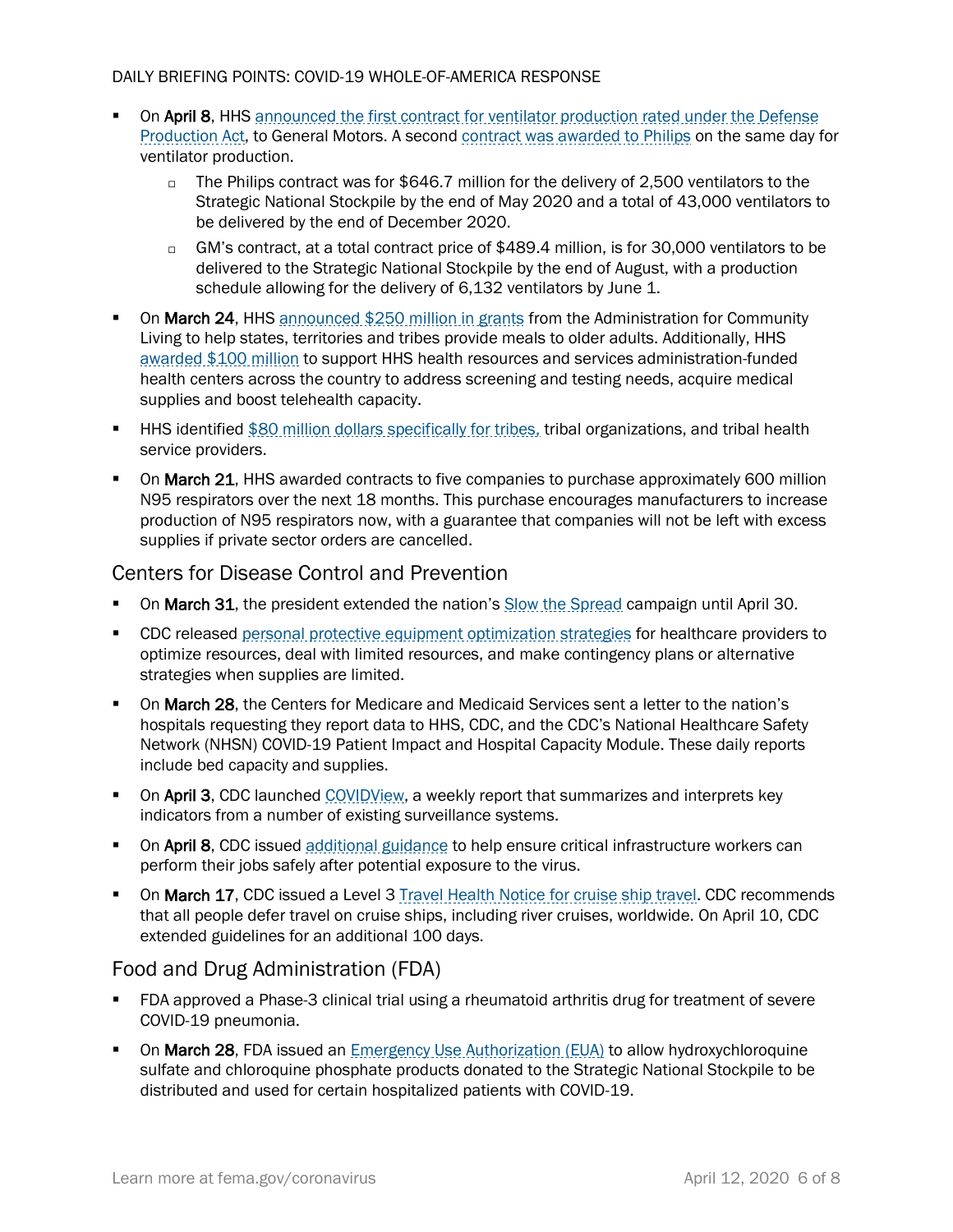- **FDA has granted [30 Emergency Use Authorizations](https://www.fda.gov/news-events/press-announcements/coronavirus-covid-19-update-daily-roundup-april-7-2020) of commercially available diagnostic tests,** including one antibody test to be used in hospital laboratories.
- The National Institutes of Allergy and Infectious Diseases mobilized a rapid research response to quickly develop effective COVID-19 countermeasures, including diagnostics, vaccines, and treatments.

# Other Federal Agencies

- President Donald J. Trump signed the bipartisan CARES Act to provide relief to American families, workers, and the heroic healthcare workers on the frontline of this outbreak.
- As of April 11, the Department of Defense has deployed more than 320 medical area personnel from the United States Navy and United States Air Force to support New York City and Philadelphia hospitals.
- As of April 7, the Small Business Administration's [Paycheck Protection Program](https://www.sba.gov/funding-programs/loans/coronavirus-relief-options/paycheck-protection-program-ppp) has processed more than \$70 billion in loans for qualifying small businesses.
- **On April 9, the U.S. Coast Guard was tracking one remaining cruise ship (Pacific Princess) to** arrive in US port with 125 passengers.
- **On April 3, President Trump issued "Memorandum on Allocating Certain Scarce or Threatened** Health and Medical [Resources to Domestic Use](https://www.whitehouse.gov/presidential-actions/memorandum-allocating-certain-scarce-threatened-health-medical-resources-domestic-use/)" directing DHS and FEMA, in consultation with the HHS, to use the Defense Production Act to keep scarce medical resources within the United States for domestic use. CBP is assisting FEMA in temporarily detaining export shipments of PPE. PPE subject to this policy includes: N95 respirators, and a variety of other respirators; surgical masks; and, surgical gloves.
- The Cybersecurity and Infrastructure Security Agency (CISA) published updated guidance on [essential critical infrastructure workers](https://www.cisa.gov/identifying-critical-infrastructure-during-covid-19) during COVID-19 response and a quick reference of the [Do's and Don'ts](https://www.cdc.gov/coronavirus/2019-ncov/downloads/Essential-Critical-Workers_Dos-and-Donts.pdf) for employers and employees related to COVID-19 exposures.
- On April 8, CISA and United Kingdom's National Cyber Security Centre issued an activity alert titled, [COVID-19 Exploited by Malicious Cyber Actors.](https://www.us-cert.gov/ncas/alerts/aa20-099a) This joint alert seeks to address the growing use of COVID-19-related themes by malicious cyber actors and provides resources to help detect and prevent COVID-19 malicious activity on networks.
- **On March 28, the Office of Personnel Management announced the COVID-19 Surge Response** Program. Under this program, agencies will be able to post rotational opportunities for federal employees to support the COVID-19 response.
- **On March 24, the Department of Justice created a national task force to actively look for and act** on hoarding and price gouging.
	- $\Box$  The task force is a result of the March 23 Executive Order and HHS determination under the Defense Production Act that certain personal protective equipment (PPE) and medical supplies are scarce.
	- $\Box$  DOJ and HHS partnered to distribute medical supplies confiscated from price gougers to those on the frontline of the COVID-19 response in New York and New Jersey.
- **The Department of Homeland Security has extended the REAL ID enforcement deadline to Oct.1,** 2021.
- American Red Cross and Advancing Transfusion and Cellular Therapies Worldwide (AABB) continue to seek blood and convalescent plasma donations.